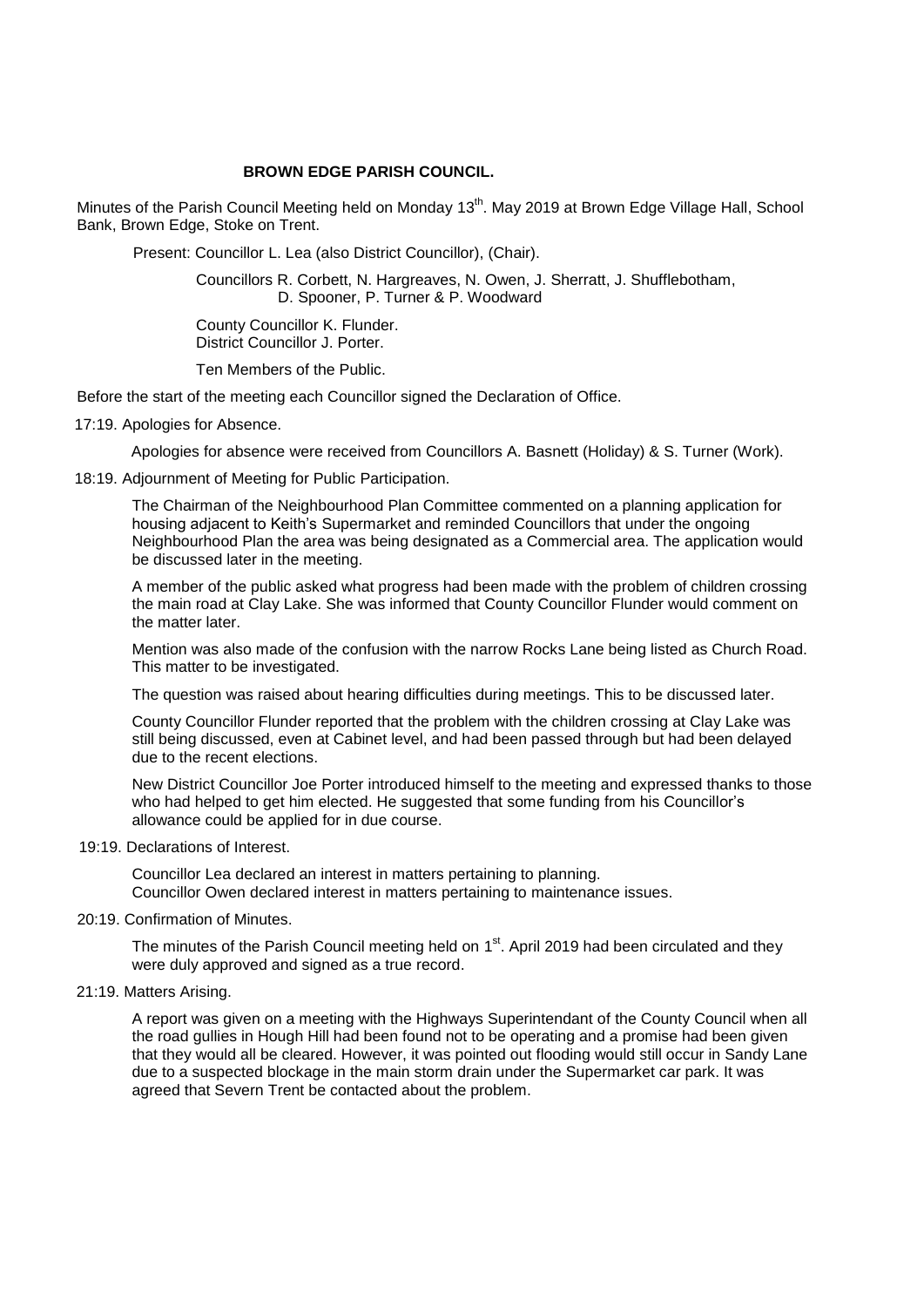### 22:19. Other Matters for Discussion.

The Council had recently given permission for a bee colony to be set up at the top of the allotment field. However it was reported that the site was unsatisfactory due to wind conditions and it was agreed that the bees should be sited in the field below the allotments for a trial period.

The question of the acoustics in meetings was discussed and it was agreed to investigate the possibility of the venue returning to the Church House. This to be placed on the agenda for the next meeting.

### 23:19. Reports & Actions.

The Cemetery Recorder reported that there had been one purchase of grave and interment and two interment fees.

He also reported that there had been one complaint about an untidy grave space and the maintenance contractor would be informed.

The meeting then adjourned for a report from the Chairman of the Neighbourhood Plan Committee, Philip Berrisford. He reported on a meeting which had taken place last Wednesday which was well attended. Hannah Bartlett from Urban Vision gave an update that the Housing Needs forms had been completed together with photographs and these had now been passed on to Aecom for report, expected to take around 12 weeks. Mention was also made of the responses to the consultations which were held on the Commercial Area, Green Spaces and Site Selection Criteria. Positive comments were received about the Commercial and Green Space with only minimal adjustments to be made but the site selection criteria did attract more comments and several alterations to the wording required. Further consultation will be needed and this will be done in the time of the AECOM report.

It is hoped to have a draft plan to send to the Moorlands Council for screening by the end of June or July with a six week consultation period to follow and carry out modifications required before Christmas, before submitting to Staffs. Moorlands DC. Then another six week consultation period before the plan should actually carry legal weight around February 2020. He also felt that the Neighbourhood Plan website needed updating.

## 24:19. Planning.

The following planning applications were discussed:

 SMD/2019/0101 Outline Planning Permission with Some Matters Reserved for a Single Bedroom Bungalow with 1/2 Parking Spaces and Screen Fence Along Existing Stone Boundary Wall along Leek Road at 2 Breach Road, Brown Edge.

It was agreed to OBJECT to this application on the grounds that the access would be dangerous on the corner of B5051 main Breach Road and entrance to the Breach Road estate, the proposed screen fence would reduce visibility even more than at present for vehicles emerging onto the main B5051 near to a blind bend and there would be overdevelopment of the site with the new dwelling being cramped within the site and would be materially harmful to Nos. 2 & 4 Breach Road.

 SMD/2019/0142 Outline Application with Details of Access & Layout for the Erection of of 9no. Dwellings at 197 High Lane, Brown Edge.

It was agreed to OBJECT to this application on the grounds that the proposal entails losing existing shop premises, the area is designated as a Commercial area on the Neighbourhood Plan being prepared, there would be safety issues with more traffic emerging onto what would be a crossroads near to a blind bend, the safety of pedestrians at a very near adjacent pedestrian crossing would be compromised, loss of a large amount of car parking space for the adjacnent supermarket and there are also main sewers, foul and storm, under the site together with a main brook course which is also under the site.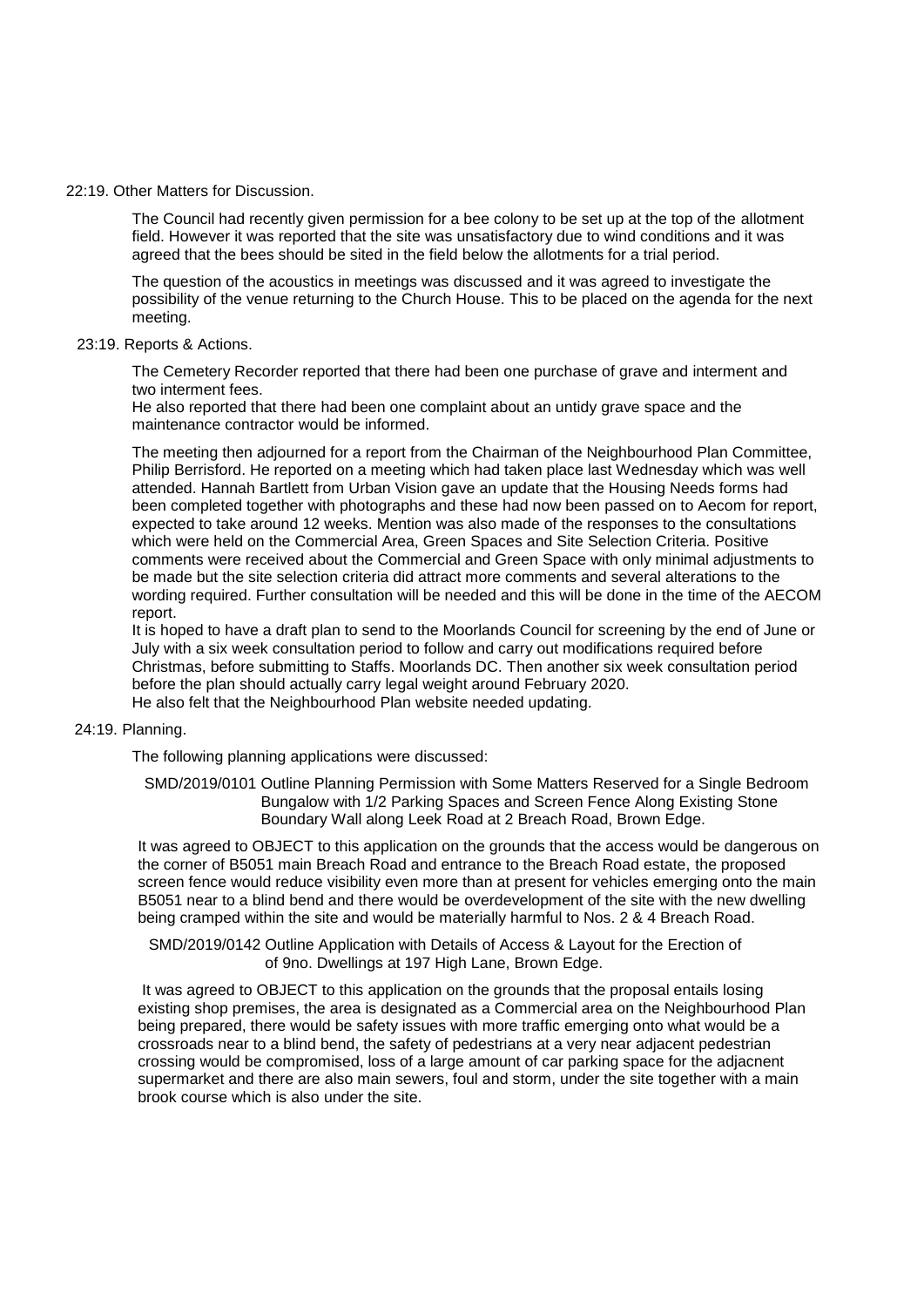SMD/2019/0137 Proposed New Dwelling on Land off Sandy Lane, Brown Edge.

It was agreed to OBJECT to this application on the grounds that it would be an over development of Sandy Lane and would make a further increase in traffic on an already well used narrow lane.

The following planning applications were discussed and it was agreed to forward no objections, subject to normal planning quidelines, to:

- SMD/2019/0154 Retrospective Application of the Installation of an ATM Installed Through Glass to Left Hand Side of Shop Front at 199 High Lane, Brown Edge.
- SMD/2019/0159 Proposed Rear Ground Floor & First Floor Extension at 20 Sandy Lane, Brown Edge.
- SMD/2019/0173 Proposed Loft Conversion with Hip to Gable Extension to Side & Dormer at Rear at 17 Fairfield Avenue, Brown Edge.
- SMD/2019/0185 Proposed One & Half Storey Side Extension, Single Storey Rear Extension & Adding Porch to Front at Lea Vista, 25 High Lane, Brown Edge.
- SMD/2019/0211 First Floor Side Extension over Carport with Escape Staircase at Ash House, Sandy Lane, Brown Edge.
- SMD/2019/0228 Proposed Dormer Windows & Front Porch at 2 Fiddlers Bank, Brown Edge

# SMD/2019/0246 Summer Room over Existing Garage at Four Oaks, Boardmans Bank, Brown Edge.

## 25:19. Finance.

It was reported that the Half Year Precept had been received.

It was agreed to renew the Council's Insurance with the same broker at a similar figure as last year.

An unaudited copy of the Annual Accounts was distributed to Councillors.

It was agreed to appoint the same Internal Auditor as last year.

Latest date for submission of the Accounts was Friday 5<sup>th</sup>. July 2019.

## 26:19. Orders for Payment.

It was agreed that the following items be paid:

| Adrian J. Mason.               | £ $120 - 00$ . Litter Picking Fee.                 |
|--------------------------------|----------------------------------------------------|
| <b>BHIB Insurance Brokers.</b> | £ $1,263 - 07$ . Insurance Premium.                |
| Seiretto Ltd.                  | £ 178 - 80. Renewal of Domain Name for 12 months.  |
| N & J Tree Services Ltd.       | £ 701 – 60. Maintenance Contract – $1^{st}$ . Cut. |
| N & J Tree Services Ltd.       | £ $264 - 00$ . Top Up & Seed Large Plot.           |
| N & J Tree Services Ltd.       | £ 282 - 00. Stump Grind & Seed in Front of Hedge.  |
| N & J Tree Services Ltd.       | £ 282 - 00. Top Up Graves with Soil & Grass Seed.  |
| N & J Tree Services Ltd.       | £ $325 - 46$ . Supply Guttering.                   |
| N & J Tree Services Ltd.       | £ 288 - 00. Fixing Guttering to Adjacent Building. |
|                                |                                                    |

### 27:19. Correspondence.

An email had been received from Staffs. Moorlands District Council asking for volunteers to open and close the barrier at the entrance to Marshes Hill Common car park. It was reported that the present volunteer could continue but the 7-15am opening time was causing problems. It was agreed to contact the District Council to see whether this time was flexible.